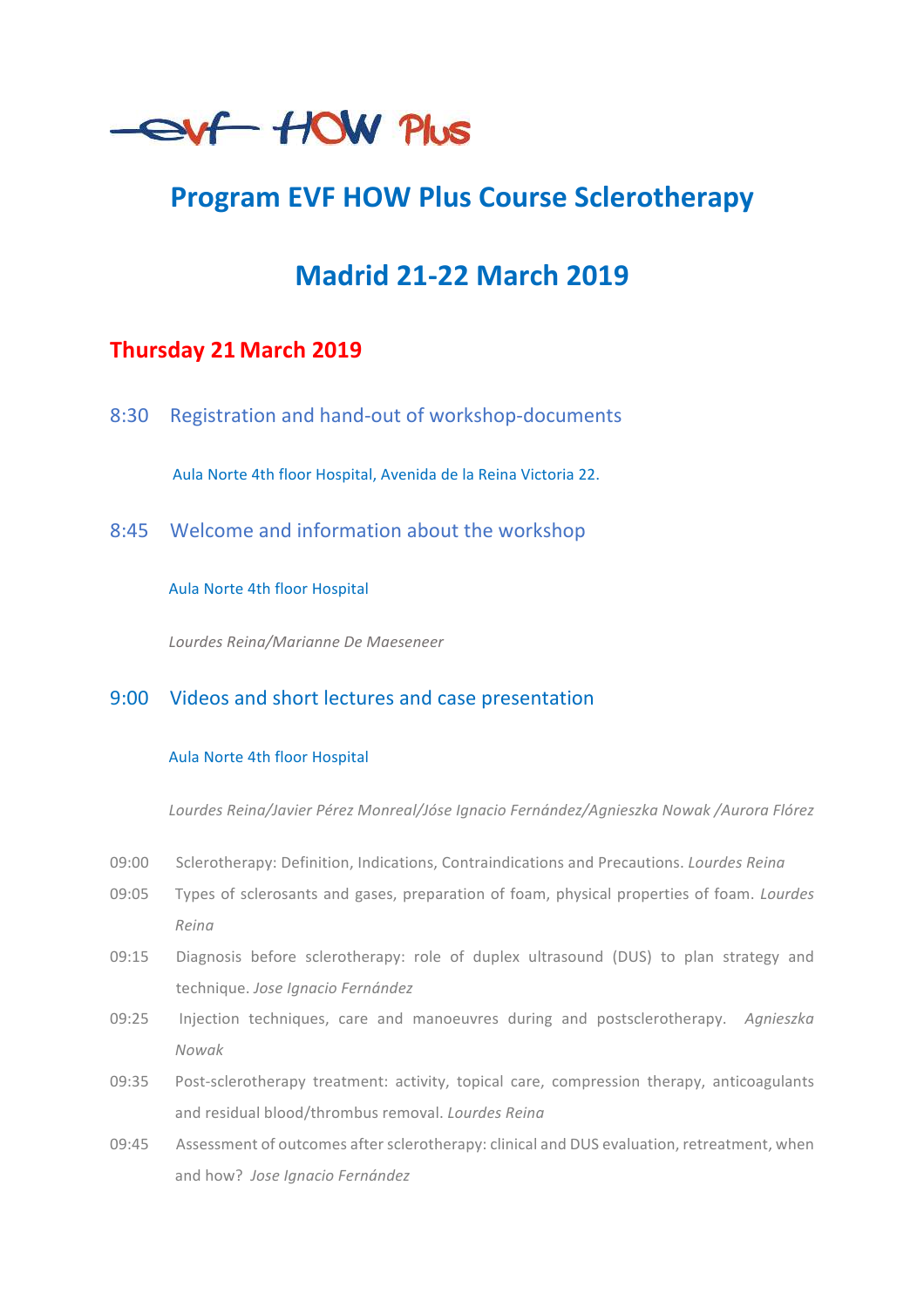- 09:50 How to prevent and manage post-sclerotherapy complications? *Lourdes Reina*
- 10:20 Dotation of Units: sclerosants, gases, needles, catheters, syringes, easy-kit foam, filters, DUS, compression stockings and bandages, oxygen therapy, drugs to manage adverse reaction. *Aurora Flórez*

#### 10:30 Coffee break

Aula Norte 4th floor Hospital

## 11:00 WORK-SHOP in the clinic: 9 live cases

#### Outpatient Clinic, semisotano floor, Avenida de la Reina Victoria 24

*Lourdes Reina, Marianne De Maeseneer, Javier Pérez Monreal, Ignacio Fernández, Agnieska Nowak, Aurora Flórez, Carlos Barrio and Ilsem Laime*

#### 14:00 Lunch at the Cafetería Hospital

Cafetería, ground floor, Avenida de la Reina Victoria 22

# 15:00 Short lectures and Videos of C1 treatment: liquid sclerotherapy, foam sclerotherapy

#### Aula Norte 4th Floor

*Lourdes Reina and Javier Pérez Monreal*

## 15:20 WORK-SHOP in the clinic: 9 live cases

# Vascular outpatient clinic, semisotano floor, Avenida de la Reina Victoria 24 Lourdes Reina, Marianne De Maeseneer, Javier Pérez Monreal, Ignacio Fernández, Agnieska *Nowak, Aurora Flórez, Carlos Barrio and Ilsem Laime.*

18:00 Sclerotherapy simulators: Ultrasound-guided foam sclerotherapy, visual liquid sclerotherapy, medical equipment for sclerotherapy and how to prepare foam

Meeting vascular and General Surgery room, 4th Floor Hospital